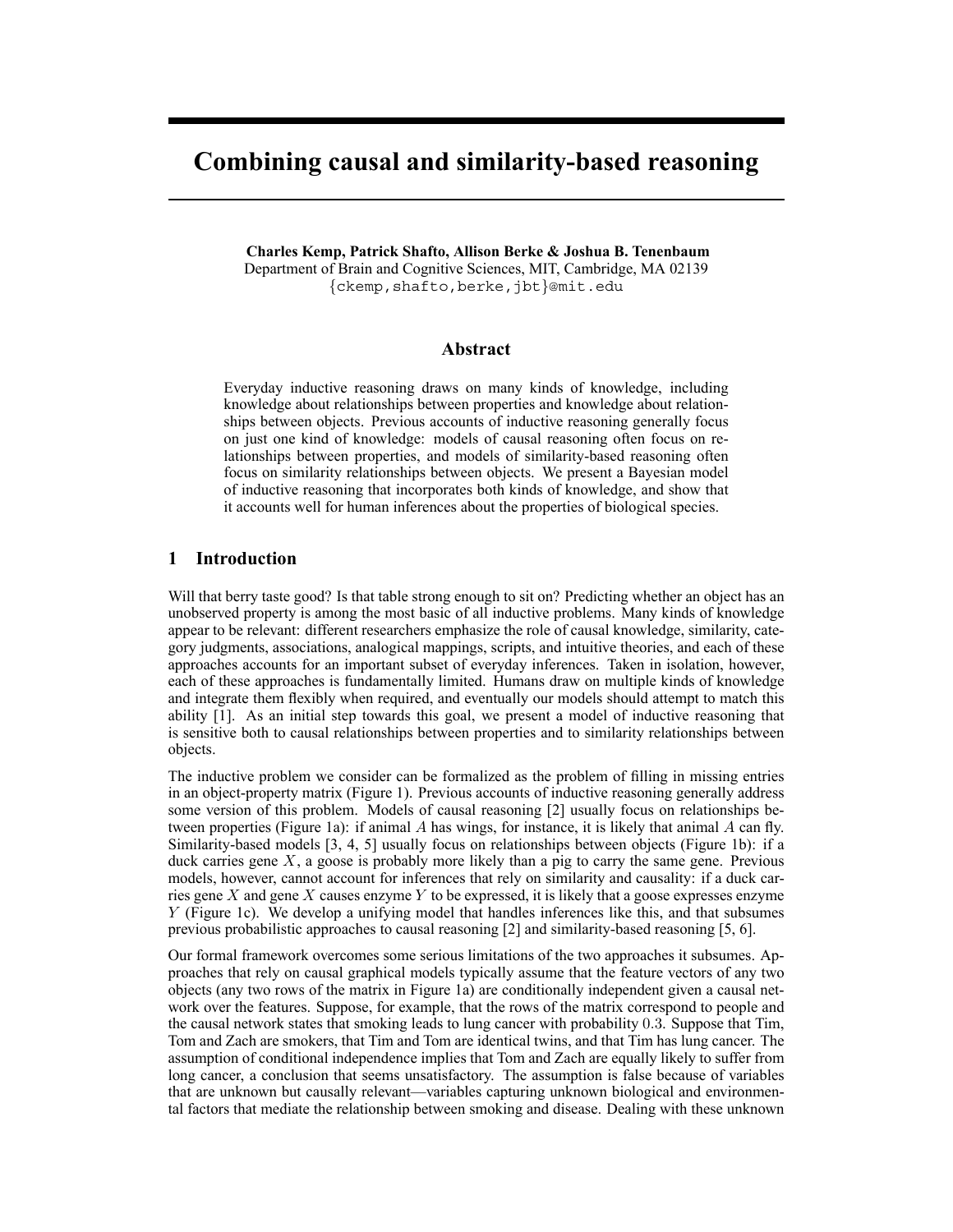

Figure 1: (a) Models of causal reasoning generally assume that the rows of an object-feature matrix are conditionally independent given a causal structure over the features. These models are often used to make predictions about unobserved features of novel objects. (b) Models of similaritybased reasoning generally assume that columns of the matrix are conditionally independent given a similarity structure over the objects. These models are often used to make predictions about novel features. (c) We develop a generative model for object-feature matrices that incorporates causal relationships between features and similarity relationships between objects. The model uses both kinds of information to make predictions about matrices with missing entries.

variables is difficult, but we suggest that knowledge about similarity between objects can help. Since Tim is more similar to Tom than Zach, our model correctly predicts that Tom is more likely to have lung cancer than Zach.

Previous models of similarity-based reasoning [5, 6] also suffer from a restrictive assumption of conditional independence. This time the assumption states that features (columns of the matrix in Figure 1b) are conditionally independent given information about the similarity between objects. Empirical tests of similarity-based models often attempt to satisfy this assumption by using *blank properties*—subjects, for example, might be told that coyotes have property P, and asked to judge the probability that foxes have property  $P \mid 3$ . To a first approximation, inferences in tasks like this conform to judgments of similarity: subjects conclude, for example, that foxes are more likely to have property P than mice, since coyotes are more similar to foxes than mice. People, however, find it natural to reason about properties that are linked to familiar properties, and that therefore violate the assumption of conditional independence. Suppose, for instance, you learn that desert foxes have skin that is resistant to sunburn. It now seems that desert rats are more likely to share this property than arctic foxes, even though desert foxes are more similar in general to arctic foxes than to desert rats. Our model captures inferences like this by incorporating causal relationships between properties: in this case, having sunburn-resistant skin is linked to the property of living in the desert.

Limiting assumptions of conditional independence can be avoided by specifying a joint distribution on an entire object-property matrix. Our model uses a distribution that is sensitive both to causal relationships between properties and to similarity relationships between objects. We know of no previous models that attempt to combine causality and similarity, and one set of experiments that has been taken to suggest that people find it difficult to combine these sources of information [7]. After introducing our model, we present two experiments designed to test it. The results suggest that people are able to combine causality with similarity, and that our model accounts well for this capacity.

## **2 A generative model for object-feature matrices**

Consider first a probabilistic approach to similarity-based reasoning. Assume that  $S<sub>o</sub>$  is an object structure: a graphical model that captures relationships between a known set of objects (Figure 1b). Suppose, for instance, that the objects include a mouse, a rat, a squirrel and a sheep ( $o_1$  through  $o_4$ ).  $S<sub>o</sub>$  can be viewed as a graphical model that captures phylogenetic relationships, or as a formalization of the intuitive similarity between these animals. Given some feature of interest, the feature values for all objects can be collected into an object vector  $v<sub>o</sub>$  and  $S<sub>o</sub>$  specifies a distribution  $P(v<sub>o</sub>)$  on these vectors.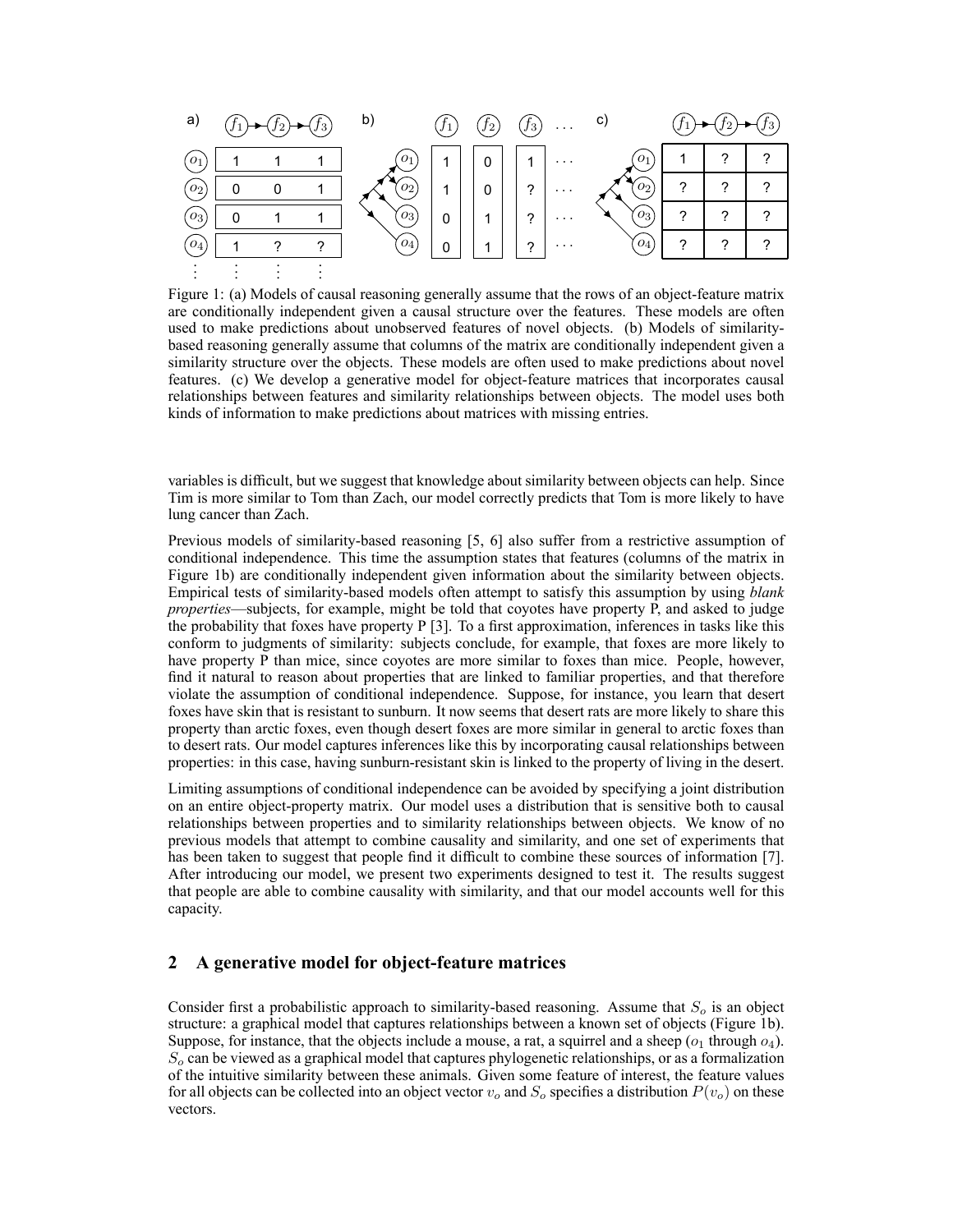We work with the case where  $(S_o, \lambda)$  is a tree-structured graphical model of the sort previously used by methods for Bayesian phylogenetics [8] and cognitive models of property induction [5, 6]. The objects lie at the leaves of the tree, and we assume that object vectors are binary vectors generated by a mutation process over the tree. This process has a parameter,  $\lambda$ , that represents the base rate of a novel feature—the expected proportion of objects with that feature. For instance, if  $\lambda$  is low, the model  $(S_o, \lambda)$  will predict that a novel feature will probably not be found in any of the animals, but if the feature does occur in exactly two of the animals, the mouse and the rat are a more likely pair than the mouse and the sheep.

The mutation process can be formalized as a continuous-time Markov process with two states (off and on) and with infinitesimal matrix:

$$
Q = \left[ \begin{array}{cc} -\lambda & \lambda \\ 1 - \lambda & -(1 - \lambda) \end{array} \right]
$$

We can generate object vectors from this model by imagining a binary feature spreading out over the tree from root to leaves. The feature is on at the root with probability  $\lambda$ , and the feature may switch states at any point along any branch. The parameter  $\lambda$  determines how easy it is to move between the on state and the off state. If  $\lambda$  is high, it will be easy for the Markov process to enter the on state, and difficult for it to leave once it is there.

Consider now a probabilistic approach to causal reasoning. Assume that  $S_f$  is a feature structure: a graphical model that captures relationships between a known set of features (Figure 1a). The features, for instance, may correspond to enzymes, and  $S_f$  may capture the causal relationships between these enzymes. One possible structure states that enzyme  $f_1$  is involved in the production of enzyme  $f_2$ , which is in turn involved in the production of enzyme  $f_3$ . The feature values for any given object can be collected into a feature vector  $v_f$  and  $S_f$  specifies a distribution  $P(v_f)$  on these vectors.

Suppose now that we are interested in a model that combines the knowledge represented by  $S_f$  and  $S<sub>o</sub>$  (Figure 1c). Given that the mouse expresses enzyme  $f<sub>1</sub>$ , for instance, a combined model should predict that rats are more likely than squirrels to express enzyme  $f_2$ . Formally, we seek a distribution  $P(M)$ , where M is an object-feature matrix, and  $P(M)$  is sensitive to both the relationships between features and the relationships between animals. Given this distribution, Bayesian inference can be used to make predictions about the missing entries in a partially observed matrix.

If the features in  $S_f$  happen to be independent (Figure 1b), we can assume that column i of the matrix is generated by  $(S_o, \lambda_i)$ , where  $\lambda_i$  is the base rate of  $f_i$ . Consider then the case where  $S_f$  captures causal relationships between the features (Figure 1c). These causal relationships will typically depend on several hidden variables. Causal relationships between enzymes, for instance, are likely to depend on other biological variables, and the causal link between smoking and lung cancer is mediated by many genetic and environmental variables. Often little is known about these hidden variables, but to a first approximation we can assume that they respect the similarity structure  $S<sub>o</sub>$ . In Figure 1c, for example, the unknown variables that mediate the relationship between  $f<sub>1</sub>$  and  $f_2$  are more likely to take the same value in  $o_1$  and  $o_2$  than in  $o_1$  and  $o_4$ .

We formalize these intuitions by converting a probabilistic model  $S_f$  (Figure 2a) into an equivalent model  $S_f^D$  (Figure 2b) that uses a deterministic combination of independent random events. These random events will include hidden but causally relevant variables. In Figure 2b, for example, the model  $S_f^D$  indicates that the effect e is deterministically present if the cause c is present and the transmission mechanism t is active, or if there is a background cause b that activates  $e$ . The model  $S_f^D$  is equivalent to  $S_f$  in the sense that both models induce the same distribution over the variables that appear in  $S_f$ . In general there will be many models  $S_f^D$  that meet this condition, and there are algorithms which convert  $S_f$  into one of these models [9]. For some applications it might be desirable to integrate over all of these models, but here we attempt to choose the simplest—the model  $S_f^D$  with the fewest variables.

Given a commitment to a specific deterministic model, we assume that the root variables in  $S_f^D$  are independently generated over  $S_o$ . More precisely, suppose that the base rate of the *i*th variable in  $S_f^D$ is  $\lambda_i$ . The distribution  $P(M)$  we seek must meet two conditions (note that each candidate matrix M now has a column for each variable in  $S_f^D$ ). First, the marginal distribution on each row must match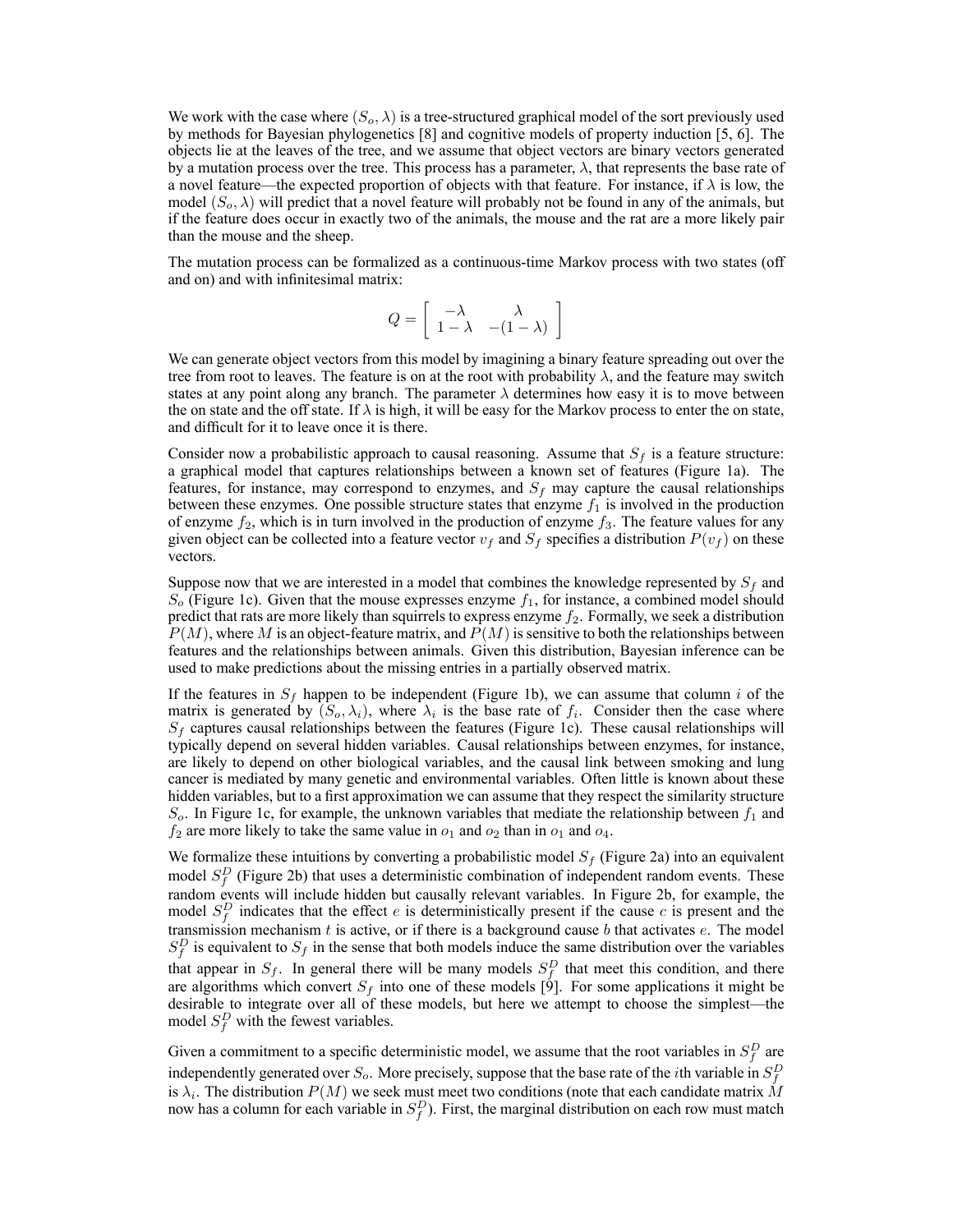

Figure 2: (a) A graphical model  $S_f$  that captures a probabilistic relationship between a cause c and an effect e. (b) A deterministic model  $S_f^D$  that induces the same joint distribution over c and e. t indicates whether the mechanism of causal transmission between  $c$  and  $e$  is active, and  $b$  indicates whether  $e$  is true owing to a background cause independent of c. All of the root variables (c, t and b) are independent, and the remaining variables  $(e)$  are deterministically specified once the root variables are fixed. (c) A graphical model created by combining  $S_f^D$  with a tree-structured representation of the similarity between three objects. The root variables in  $S_f^D$  (c, t, and b) are independently generated over the tree. Note that the arrows on the edges of the combined model have been suppressed.

the distribution specified by  $S_f^D$ . Second, if  $f_i$  is a root variable in  $S_f^D$ , the marginal distribution on column *i* must match the distribution specified by  $(S_o, \lambda_i)$ .

There is precisely one distribution  $P(M)$  that satisfies these conditions, and we can represent it using a graphical model that we call the combined model. Suppose that there are  $n$  objects in  $S<sub>o</sub>$ . To create the combined model, we first introduce *n* copies of  $S_f^D$ . For each root variable *i* in  $S_f^D$ , we now connect all copies of variable i according to the structure of  $S<sub>o</sub>$  (Figure 2c). The resulting graph provides the topology of the combined model, and the conditional probability distributions (CPDs) are inherited from  $S_o$  and  $S_f^D$ . Each node that belongs to the *i*th copy of  $S_o$  inherits a CPD from  $(S_o, \lambda_i)$ , and all remaining nodes inherit a (deterministic) CPD from  $S_f$ . Now that the distribution  $P(M)$  is represented as a graphical model, standard inference techniques can be used to compute the missing entries in a partially-observed matrix  $M$ . All results in this paper were computed using the implementation of the junction tree algorithm included in the Bayes Net toolbox [10].

## **3 Experiments**

When making inductive inferences, a rational agent should exploit all of the information available, including causal relationships between features and similarity relationships between objects. Whether humans are able to meet this normative standard is not clear, and almost certainly varies from task to task. On one hand, there are motivating examples like the case of the three smokers where it seems natural to think about causal relationships and similarity relationships at the same time. On the other hand, Rehder [7] argues that causal information tends to overwhelm similarity information, and supports this conclusion with data from several tasks involving artificial categories. To help resolve these competing views, we designed several tasks where subjects were required to simultaneously reason about causal relationships between enzymes and similarity relationships between animals.

#### **3.1 Experiment 1**

**Materials and Methods.** 16 adults participated in this experiment. Subjects were asked to reason about the presence of enzymes in a set of four animals: a mouse, a rat, a sheep, and a squirrel. Each subject was trained on two causal structures, each of which involved three enzymes. Pseudobiological names like "dexotase" were used in the experiment, but here we will call the enzymes  $f_1$ ,  $f_2$  and  $f_3$ . In the chain condition, subjects were told that  $f_3$  is known to be produced by several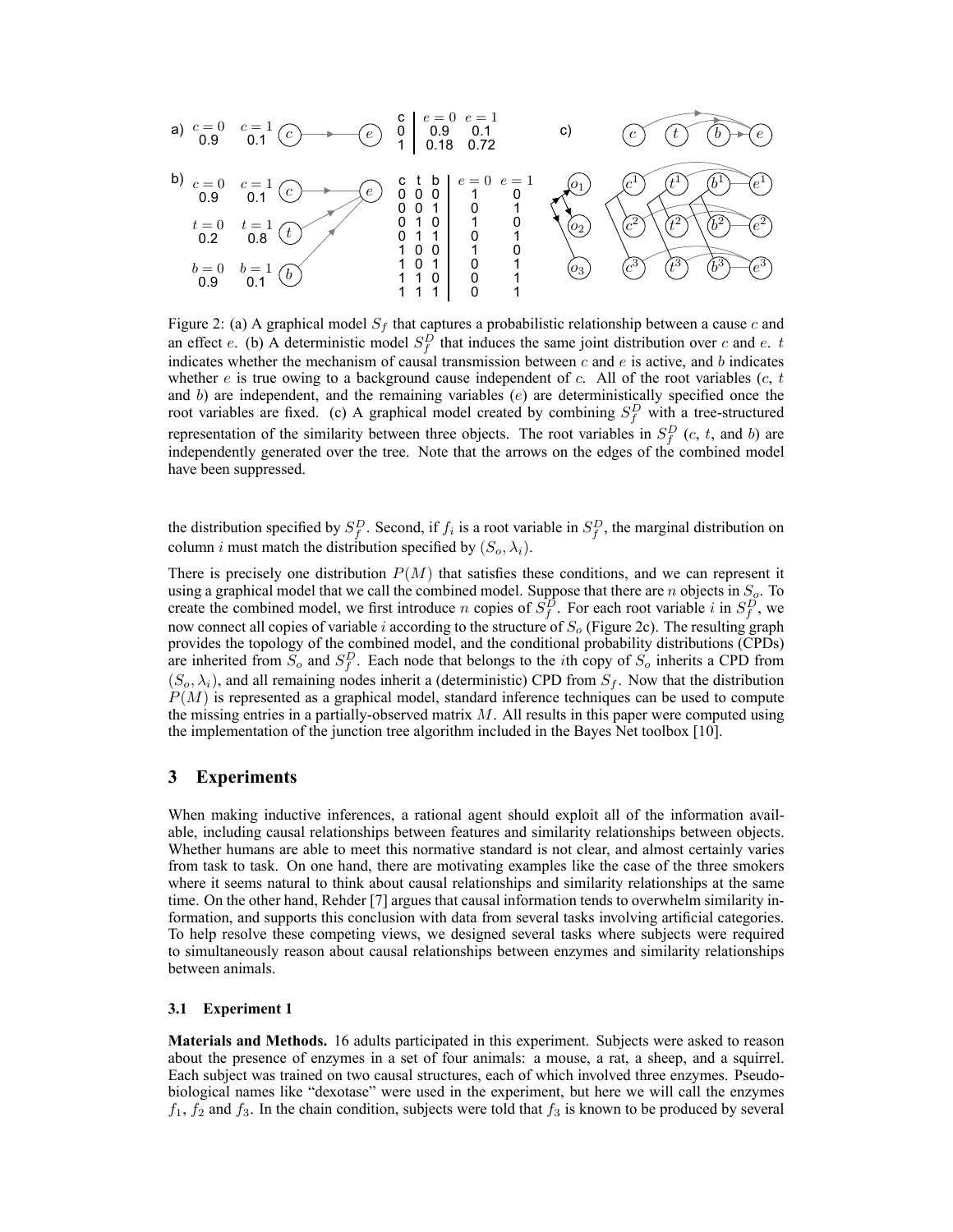

Figure 3: Experiment 1: Behavioral data (column 1) and predictions for three models. (a) Results for the chain condition. Known test results are marked with arrows: in task 1, subjects were told only that the mouse had tested positive for  $f_1$ , and in task 2 they were told in addition that the rat had tested negative for  $f_2$ . Error bars represent the standard error of the mean. (b) Results for the common-effect condition.

pathways, and that the most common pathway begins with  $f_1$ , which stimulates production of  $f_2$ , which in turn leads to the production of  $f_3$ . In the common-effect condition, subjects were told that  $f_3$  is known to be produced by several pathways, and that one of the most common pathways involves  $f_1$  and the other involves  $f_2$ .

To reinforce each causal structure, subjects were shown 20 cards representing animals from twenty different mammal species (names of the species were not supplied). The card for each animal represented whether that animal had tested positive for each of the three enzymes. The cards were chosen to be representative of the distribution captured by a causal network with known structure (chain or common-effect) and known parameterization. In the chain condition, for example, the network was a noisy-or network with the form of a chain, where leak probabilities were set to 0.4  $(f_1)$  or 0.3  $(f_2$  and  $f_3$ ), and the probability that each causal link was active was set to 0.7. After subjects had studied the cards for as long as they liked, the cards were removed and subjects were asked several questions about the enzymes (e.g. "you learn about a new mammal—how likely is it that the mammal produces  $f_3$ ?") The questions in this training phase were intended to encourage subjects to reflect on the causal relationships between the enzymes.

In both conditions, subjects were told that they would be testing the four animals (mouse, rat, sheep and squirrel) for each of the three enzymes. Each condition included two tasks. In the chain condition, subjects were told that the mouse had tested positive for  $f_1$ , and asked to predict the outcome of each remaining test (Figure 1c). Subjects were then told in addition that the rat had tested negative for  $f_2$ , and again asked to predict the outcome of each remaining test. Note that this second task requires subjects to integrate causal reasoning with similarity-based reasoning: causal reasoning predicts that the mouse has  $f_2$ , and similarity-based reasoning predicts that it does not. In the common-effect condition, subjects were told that the mouse had tested positive for  $f_3$ , then told in addition that the rat had tested negative for  $f_2$ . Ratings were provided on a scale from 0 (very likely to test negative) to 100 (very likely to test positive).

**Results.** Subjects used the 100 point scale very differently: in task 1 of each condition, some subjects chose numbers between 80 and 100, and others chose numbers between 0 and 100. We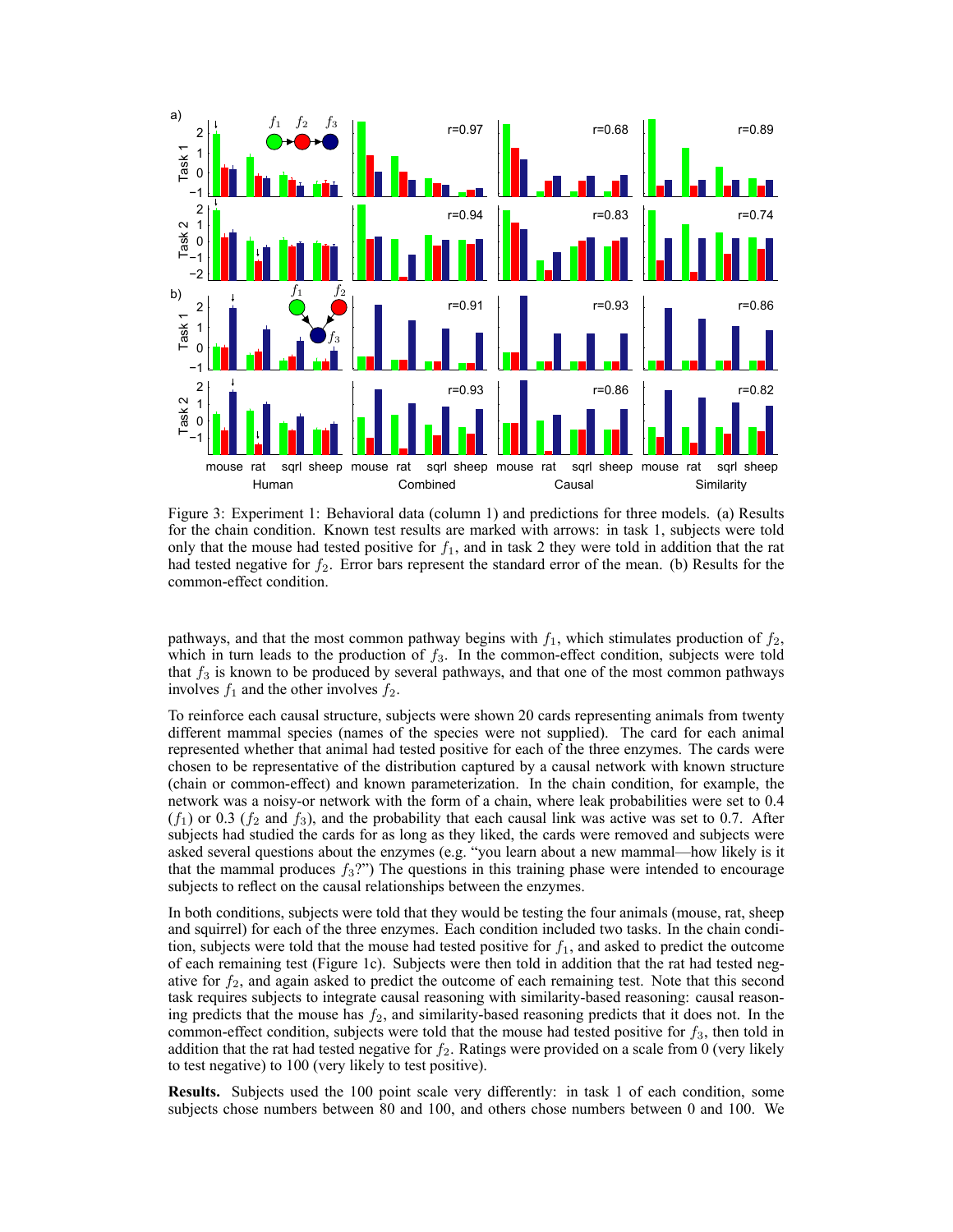therefore converted each set of ratings to z-scores. Average z-scores are shown in the first column of Figure 3, and the remaining columns show predictions for several models. In each case, model predictions have been converted from probabilities to z-scores to allow a direct comparison with the human data.

Our combined model uses a tree over the four animals and a causal network over the features. We used the tree shown in Figure 1b, where objects  $o_1$  through  $o_4$  correspond to the mouse, the rat, the squirrel and the sheep. The tree component of our model has one free-parameter—the total path length of the tree. The smaller the path length, the more likely that all four animals have the same feature values, and the greater the path length, the more likely that distant animals in the tree (e.g. the mouse and the sheep) will have different feature values. All results reported here use the same value of this parameter—the value that maximizes the average correlation achieved by our model across Experiments 1 and 2. The causal component of our model includes no free parameters, since we used the parameters of the network that generated the cards shown to subjects during the training phase. Comparing the first two columns of Figure 3, we see that our combined model accounts well for the human data.

Columns 3 and 4 of Figure 3 show model predictions when we remove the similarity component (column 3) or the causal component (column 4) from our combined model. The model that uses the causal network alone is described by [2], among others, and the model that uses the tree alone is described by [6]. Both of these models miss qualitative trends evident in the human data. In task 1 of each condition, the causal model makes identical predictions about the rat, the squirrel and the sheep: in task 1 of the chain condition, for example, it cannot use the similarity between the mouse and the rat to predict that the rat is also likely to test positive for  $f_1$ . In task 1 of each condition the similarity model predicts that the unobserved features ( $f_2$  and  $f_3$  for the chain condition, and  $f_1$  and  $f_2$  for the common-effect condition) are distributed identically across the four animals. In task 1 of the chain condition, for example, the similarity model does not predict that the mouse is more likely than the sheep to test positive for  $f_2$  and  $f_3$ .

The limitations of the causal and similarity models suggest that some combination of causality and similarity is necessary to account for our data. There are likely to be approaches other than our combined model that account well for our data, but we suggest that accurate predictions will only be achieved when the causal network and the similarity information are tightly integrated. Simply averaging the predictions for the causal model and the similarity model will not suffice: in task 1 of the chain condition, for example, both of these models predict that the rat and the sheep are equally likely to test positive for  $f_2$ , and computing an average across these models will result in the same prediction.

## **3.2 Experiment 2**

Our working hypothesis is that similarity and causality should be combined in most contexts. An alternative hypothesis—the *root-variables* hypothesis—was suggested to us by Bob Rehder, and states that similarity relationships are used only if some of the root variables in a causal structure  $S_f$ are unobserved. For instance, similarity might have influenced inferences in the chain condition of Experiment 1 only because the root variable  $f_1$  was never observed for all four animals.

The root-variables hypothesis should be correct in cases where all root variables in the *true* causal structure are known. In Figure 2c, for instance, similarity no longer plays a role once the root variables are observed, since the remaining variables are deterministically specified. We are interested, however, in cases where  $S_f$  may not contain all of the causally relevant variables, and where similarity can help to make predictions about the effects of unobserved variables. Consider, for example, the case of the three smokers, where  $S_f$  states that smoking causes lung cancer. Even though the root variable is observed for Tim, Tom and Zach (all three are smokers), we still believe that Tom is more likely to suffer from lung cancer than Zach having discovered that Tim has lung cancer. The case of the three smokers therefore provides intuitive evidence against the root-variables hypothesis, and we designed a related experiment to explore this hypothesis empirically.

**Materials and Methods.** Experiment 2 was similar to Experiment 1, except that the common-effect condition was replaced by a common-cause condition. In the first task for each condition, subjects were told only that the mouse had tested positive for  $f_1$ . In the second task, subjects were told in addition that the rat, the squirrel and the sheep had tested positive for  $f_1$ , and that the mouse had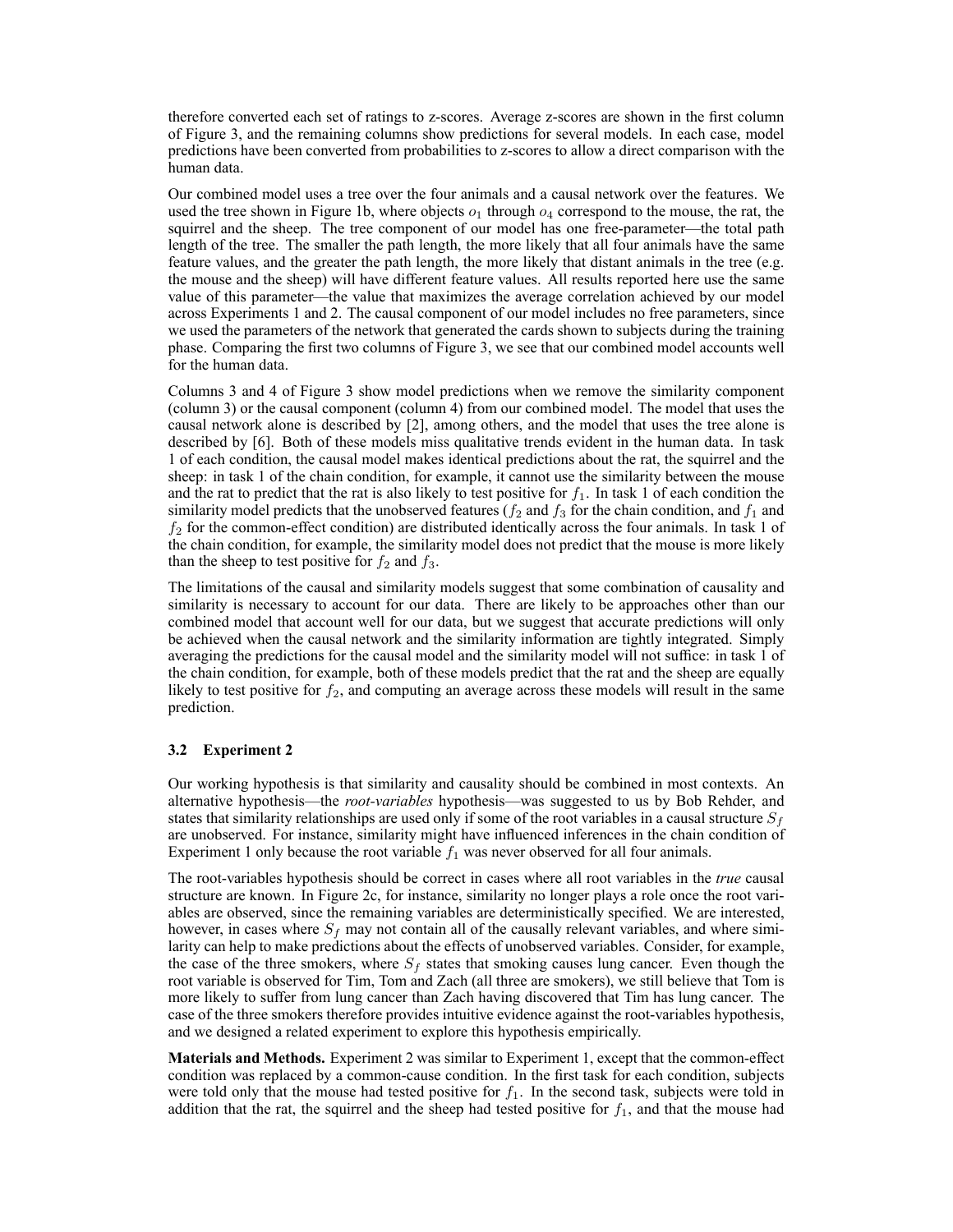

Figure 4: Experiment 2: Behavioral data and predictions for three models. In task 2 of each condition, the root variable in the causal network  $(f_1)$  is observed for all four animals.

tested negative for  $f_2$ . Note that in the second task, values for the root variable  $(f_1)$  were provided for all animals. 18 adults participated in this experiment.

**Results.** Figure 4 shows mean z-scores for the subjects and for the four models described previously. The judgments for the first task in each condition replicate the finding from Experiment 1 that subjects combine causality and similarity when just one of the 12 animal-feature pairs is observed. The results for the second task rule out the root-variables hypothesis. In the chain condition, for example, the causal model predicts that the rat and the sheep are equally likely to test positive for  $f_2$ . Subjects predict that the rat is less likely than the sheep to test positive for  $f_2$ , and our combined model accounts for this prediction.

## **4 Discussion**

We developed a model of inductive reasoning that is sensitive to causal relationships between features and similarity relationships between objects, and demonstrated in two experiments that it provides a good account of human reasoning. Our model makes three contributions. First, it provides an integrated view of two inductive problems—causal reasoning and similarity-based reasoning—that are usually considered separately. Second, unlike previous accounts of causal reasoning, it acknowledges the importance of unknown but causally relevant variables, and uses similarity to constrain inferences about the effects of these variables. Third, unlike previous models of similarity-based reasoning, our model can handle novel properties that are causally linked to known properties.

For expository convenience we have emphasized the distinction between causality and similarity, but the notion of similarity needed by our approach will often have a causal interpretation. A treestructured taxonomy, for example, is a simple representation of the causal process that generated biological species—the process of evolution. Our combined model can therefore be seen as a causal model that takes both relationships between features and evolutionary relationships between species into account. More generally, our framework can be seen as a method for building sophisticated causal models, and our experiments suggest that these kinds of models will be needed to account for the complexity and subtlety of human causal reasoning.